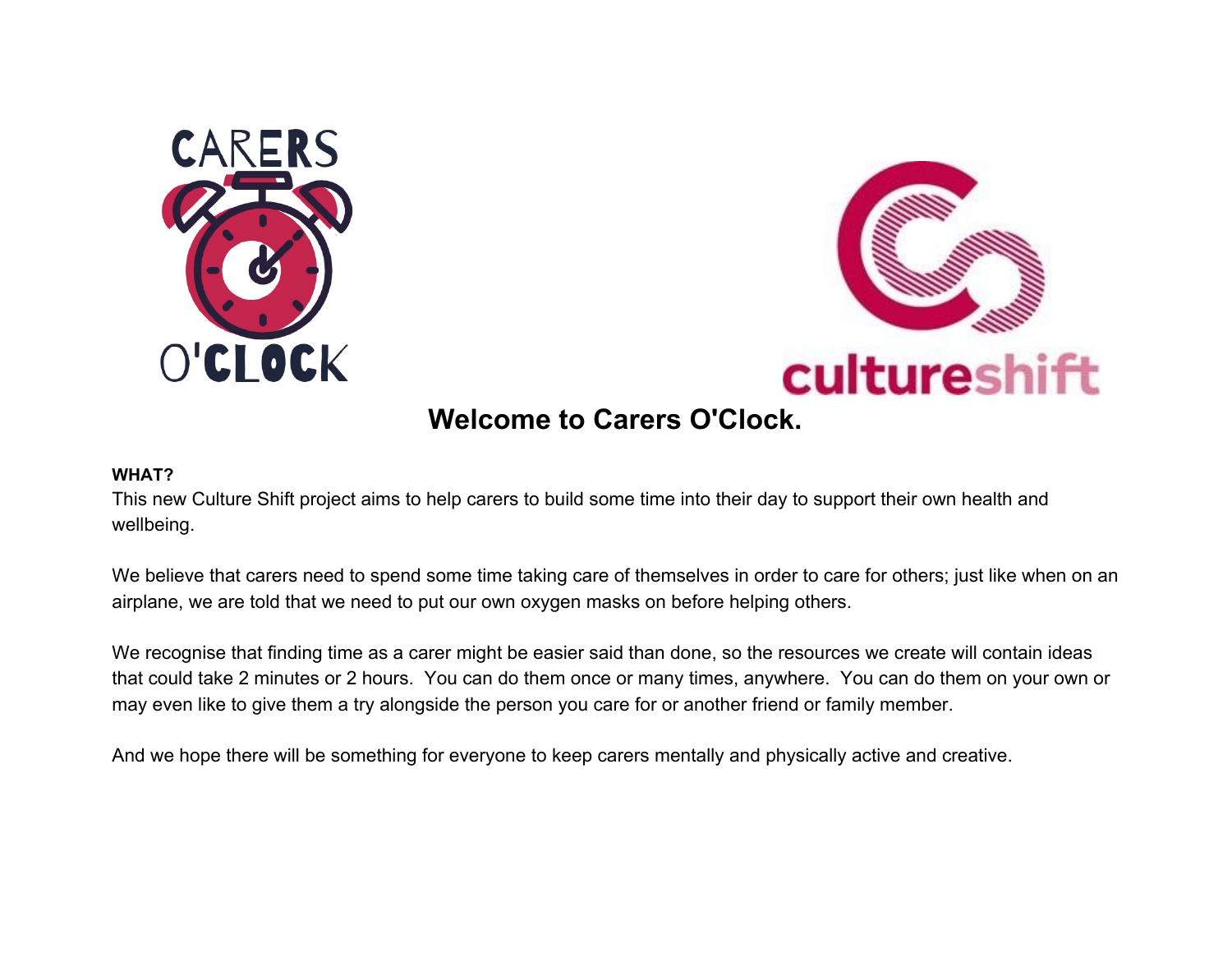### **WHEN?**

Our plan is to create fortnightly bulletins which will be sent out on alternate Monday mornings from 20th April until the end of July.

We will then be hosting a fortnightly virtual cafe at 11am on Mondays from 27th April - a chance for carers to chat and have a virtual cuppa together in a safe, supported space.

We will also be supporting each other on social media using **#itscarersoclock.** We would love to see your messages of support, photos and tips to share with everyone in a caring role.

## **HOW?**

If you would like to receive the bulletin direct to your inbox or would like to receive a link to join the cafe, please email julia@cultureshift.org.uk.

We look forward to connecting with you through this project and hope that it can help support carers during these very difficult times in lockdown.

If you need any other support as a carer, please get in touch with Care for the Carers, who run the Carers Centre for East Sussex – Tel: 01323 738390 / Email: info@cftc.org.uk / Text: 07860 077300 / Website: www.cftc.org.uk – they can help you to access the local support available for unpaid carers during the pandemic and beyond, including carers groups, telephone support, counselling, and help with navigating health and social care systems and accessing essential supplies.



A Culture Shift project supported by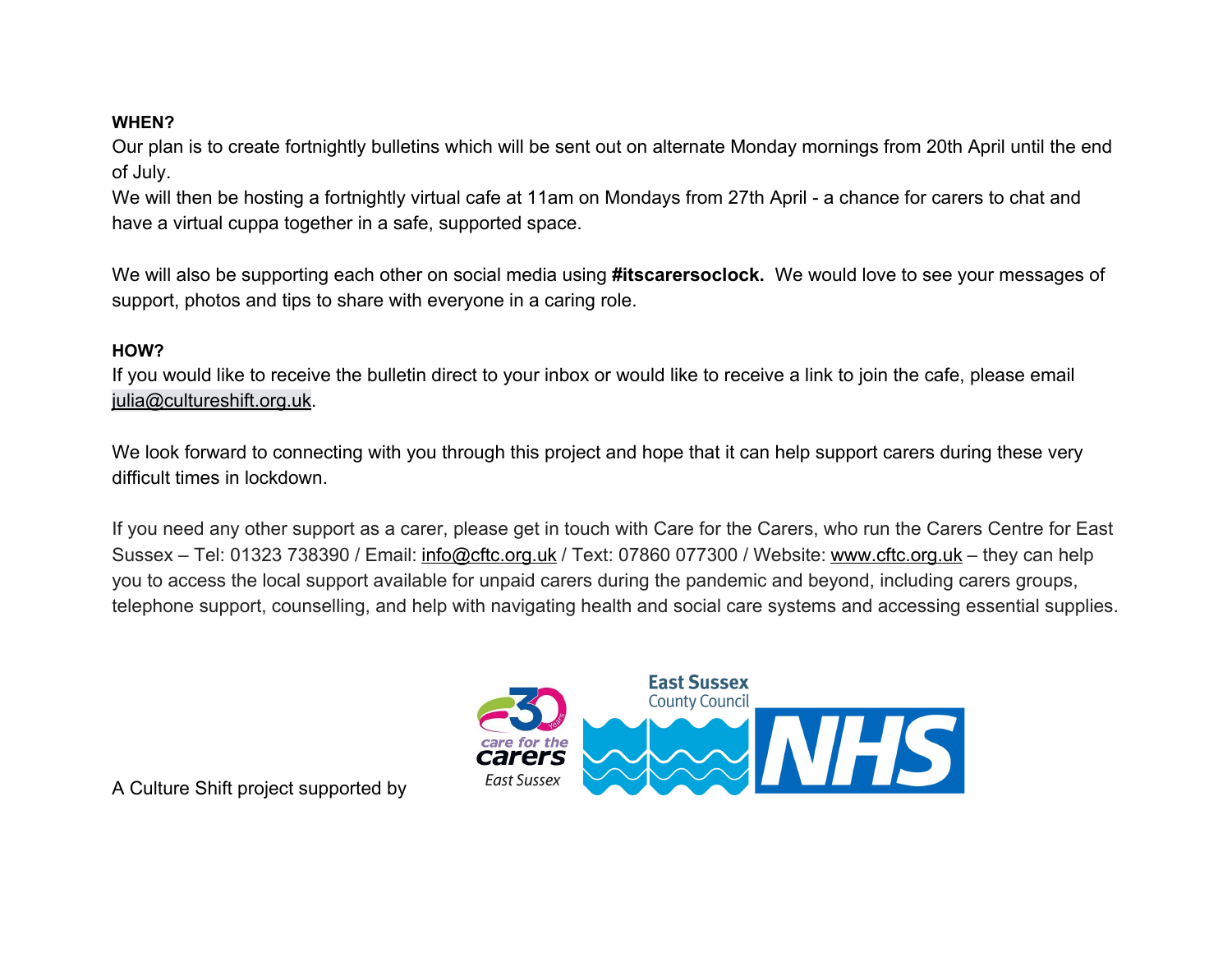# YOU'RE INVITED TO OUR VIRTUAL CAFE!

When: Ilam on Mondays (27th April / IIth May / 25th May / 8th June / 22nd June / 6th July / 20th July / 3rd August)

# When: From your home, via zoom!

Enjoy a cuppa tea (or coffee) with us, Care For The Carers & other carers. A chance to be involved in a friendly cafe-style meet up to chat, support each other and enjoy a bit of time for you. Email Julia@cultureshift.org.uk for the meeting zoom link.



**VHS**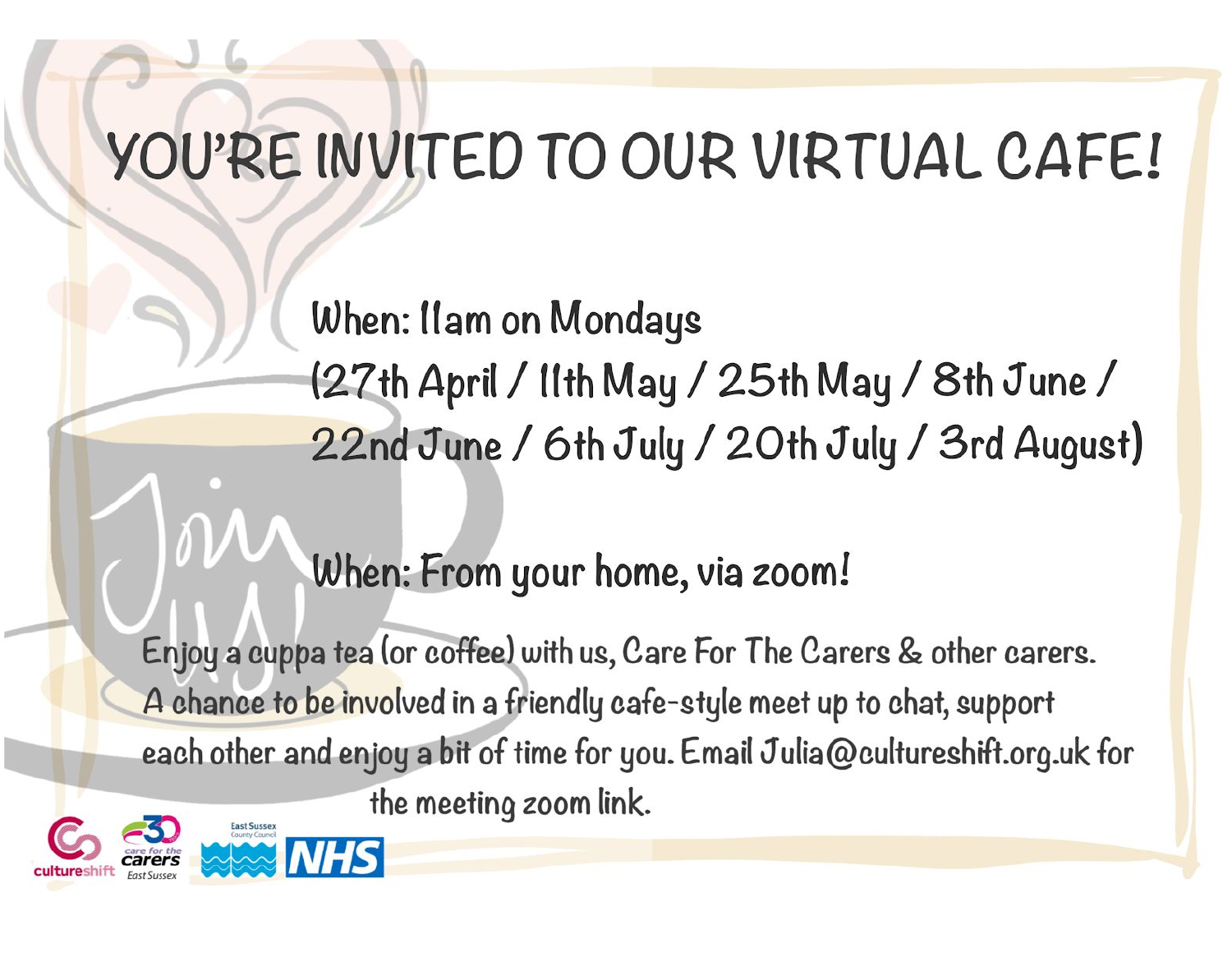

# BULLE'IN2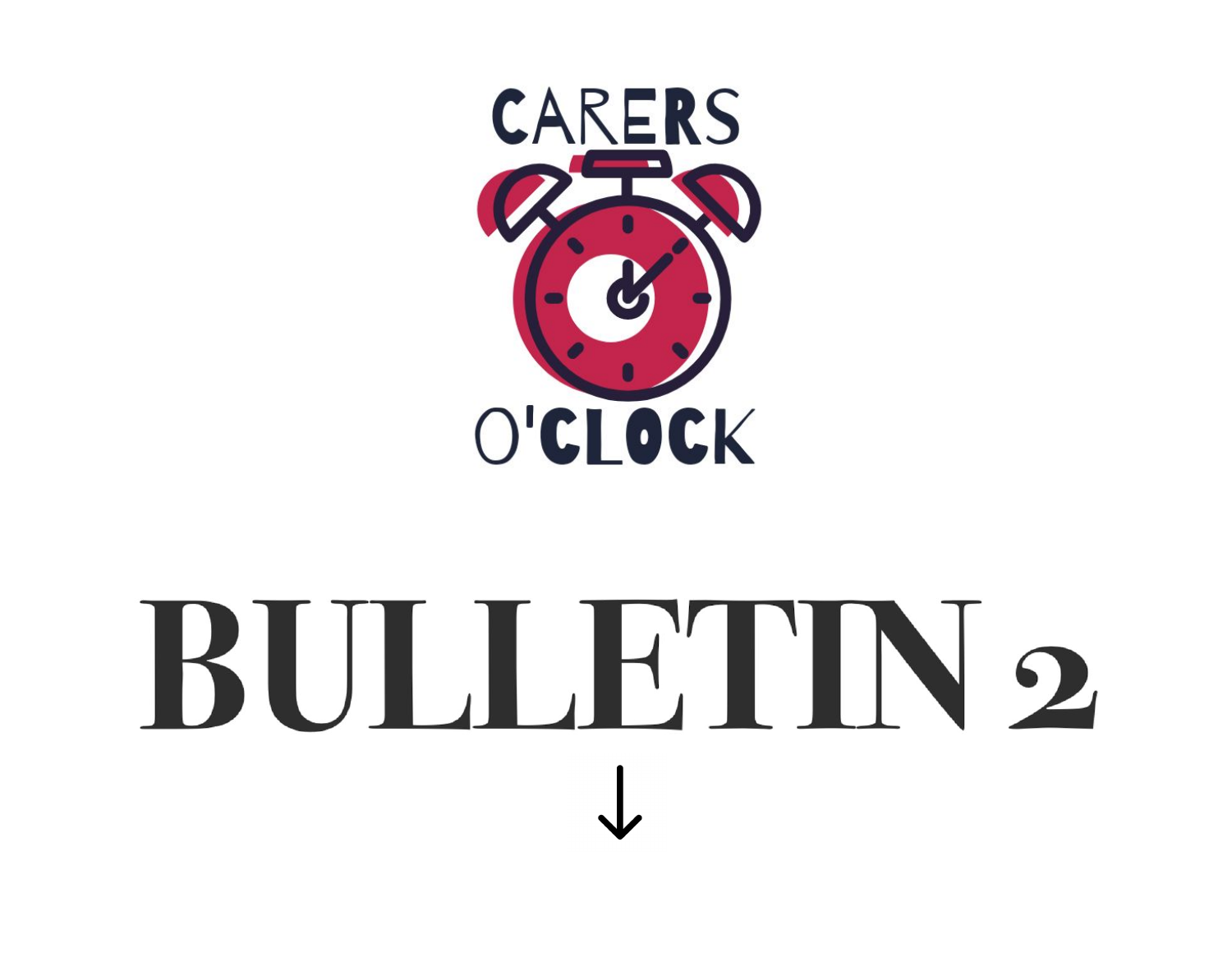## Be reative **My Mind** and Body Map

We've created a template for you to use, to create a map of what you need most in your life. Make it reflect your own personality; colour it in add to it in any way you like. Complete it in one, or come back to it during the week, but try and put it somewhere to remind yourself of what you need to stay happy and healthy.

Finding time as a carer might be easier said than done, so these activities can take 2 minutes or 2 hours. They can be done together or separately. You can do them once or many times, anywhere. If you can, please share your photos tips and messages of support to carers everywhere using the hashtag...

## #itscarersoclock

Find us on Facebook & Instagram @cultureshiftcic and Twitter @CultureShiftCIC & the Care For The Carers team on Facebook & Instagram @careforthecarers and Twitter @Care4theCarers



**Feeling down? Look up!** We spend most of our time looking down at our feet or straight ahead but a simple way to find a change of perspective is to consciously look upwards. Try it! Go outside or just look out of the window and take a look at the sky. Try this every day and notice how it changes, day to day, hour to hour, even minute to minute on some days! Have a go and maybe even take a photo or make a drawing if you get chance. Does the sky reflect how you're feeling?

 $\mathbb{Z}$ 

 $\Theta$ 

INE

CARERS

O'CI OCK

TIME TO be active, **Kettle Challenge** 

It's hard finding time for physical exercise but what if we use the time that we usually stand waiting for the kettle to boil? March on the spot, do some lunges or squats or do some stretches. By the end of the day, you might find you've done an extra 10-15 mins of exercise.... Which is over an hour and a half of exercise a week!